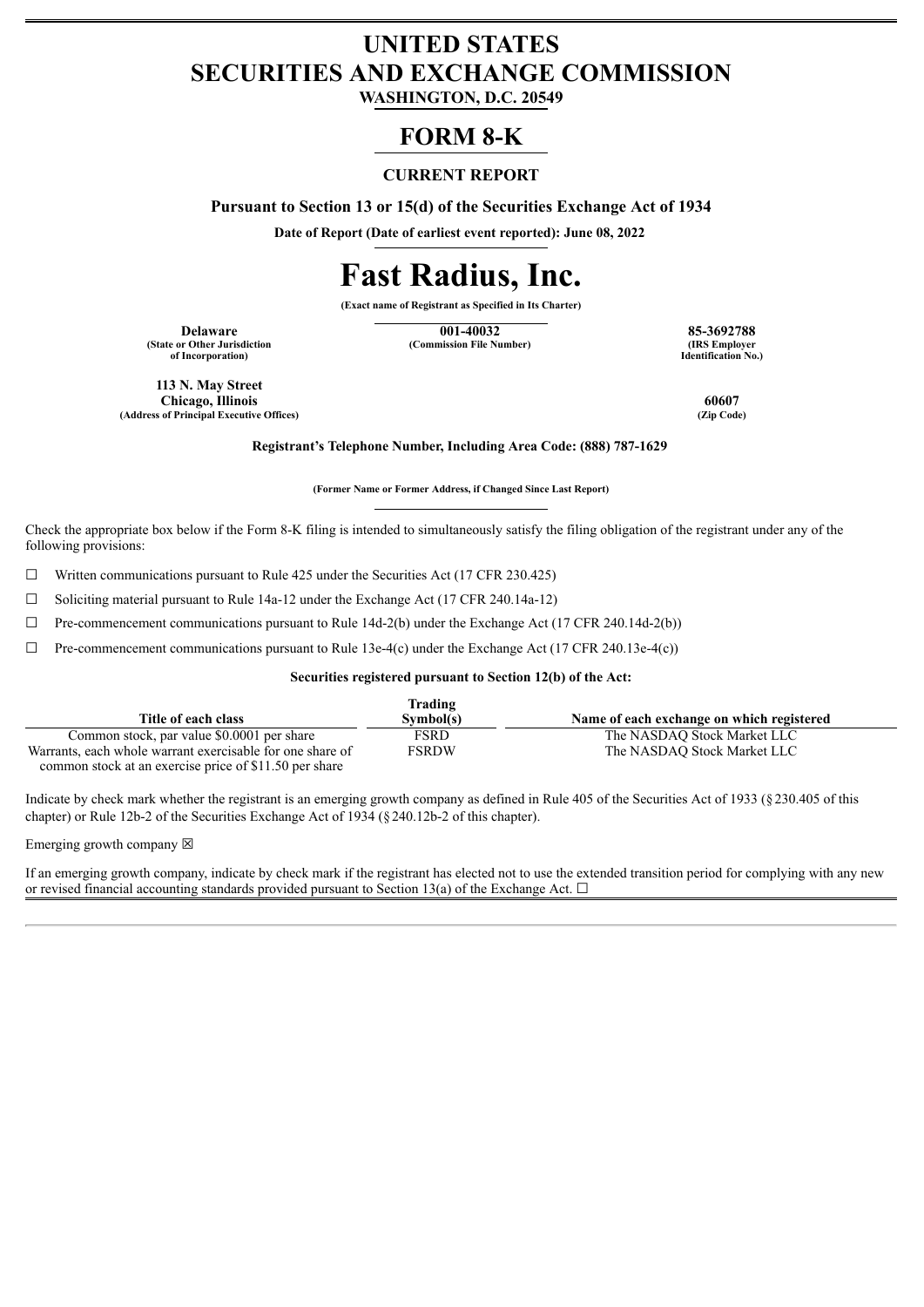#### Item 5.02 Departure of Directors or Certain Officers; Election of Directors; Appointment of Certain Officers; Compensatory Arrangements of **Certain Officers.**

On June 8, 2022, Prithvi Gandhi, Chief Financial Officer of Fast Radius, Inc. (the "Company"), notified the Company of his decision to resign, effective June 30, 2022, in order to pursue another opportunity. Mr. Gandhi's resignation is unrelated to any disagreement with the Company.

On June 14 2022, the Company appointed Patrick McCusker, the Company's current Chief Operating Officer, as President and Interim Chief Financial Officer. Also, on June 14, 2022, the Company appointed John Nanry, the Company's current Chief Manufacturing and Chief People Officer, as Chief Operating Officer. Both appointments will be effective June 30, 2022.

Mr. McCusker, age 44, has served as Chief Operating Officer of the Company since February 2022 and Chief Operating Officer and and co-founder of the Company's predecessor since 2017. He also served as Interim Chief Financial Officer of the Company's predecessor from 2017 until August 2021. Prior to the Company, Mr. McCusker was President, North America at InnerWorkings (NASDAQ: INWK), a technology-enabled marketing services firm, from 2011 to November 2016. Prior to InnerWorkings, Mr. McCusker was an Associate Partner with McKinsey & Company, where he served technology clients across a wide range of functions. Before McKinsey, he held cross-functional leadership roles at multiple early-stage growth companies, including cofounding a technology business which was acquired by a Fortune 500 retailer. Mr. McCusker holds an MBA from the University of Chicago and a BA from the University of Notre Dame.

Mr. Nanry, age 37, has served as Chief Manufacturing Officer and Chief People Officer of the Company since February and April 2022, respectively, and Chief Manufacturing Officer and co-founder of the Company's predecessor since 2017. Prior to the Company, Mr. Nanry was with McKinsey & Company from 2008 to 2017, where he led the Digital Manufacturing Practice and helped clients navigate digital transformations. Mr. Nanry holds an MBA from Northwestern, and BSE and MSE in Engineering from the University of Michigan

There are no family relationships between Mr. McCusker or Mr. Nanry and any of the directors or executive officers of the Company, and, other than as described in this Current Report on Form 8-K, there are no transactions in which Mr. McCusker or Mr. Nanry has an interest requiring disclosure under Item 404(a) of Regulation S-K, except as previously disclosed in *Item 13. Certain Relationships and Related Transactions, and Director Independence* of the Company's Annual Report on Form 10-K for the year ended December 31, 2021, filed with the Securities and Exchange Commission on February 10, 2022, which information is incorporated herein by reference. There is no arrangement or understanding between Mr. McCusker or Mr. Nanry and any other person pursuant to which he was appointed as an officer of the Company.

#### **Item 7.01 Regulation FD Disclosure.**

.

On June 14, 2022, the Company issued a press release relating to the matters described above in Item 5.02. A copy of the press release is furnished as Exhibit 99.1 to this Current Report on Form 8-K and is incorporated herein by reference.

The information in this Item 7.01 and in Exhibit 99.1 attached hereto shall not be deemed "filed" for purposes of Section 18 of the Securities Exchange Act of 1934, as amended (the "Exchange Act"), or otherwise subject to liabilities under that section, and shall not be deemed to be incorporated by reference into the filings of the Company under the Securities Act of 1933, as amended, or the Exchange Act, regardless of any general incorporation language in such filings.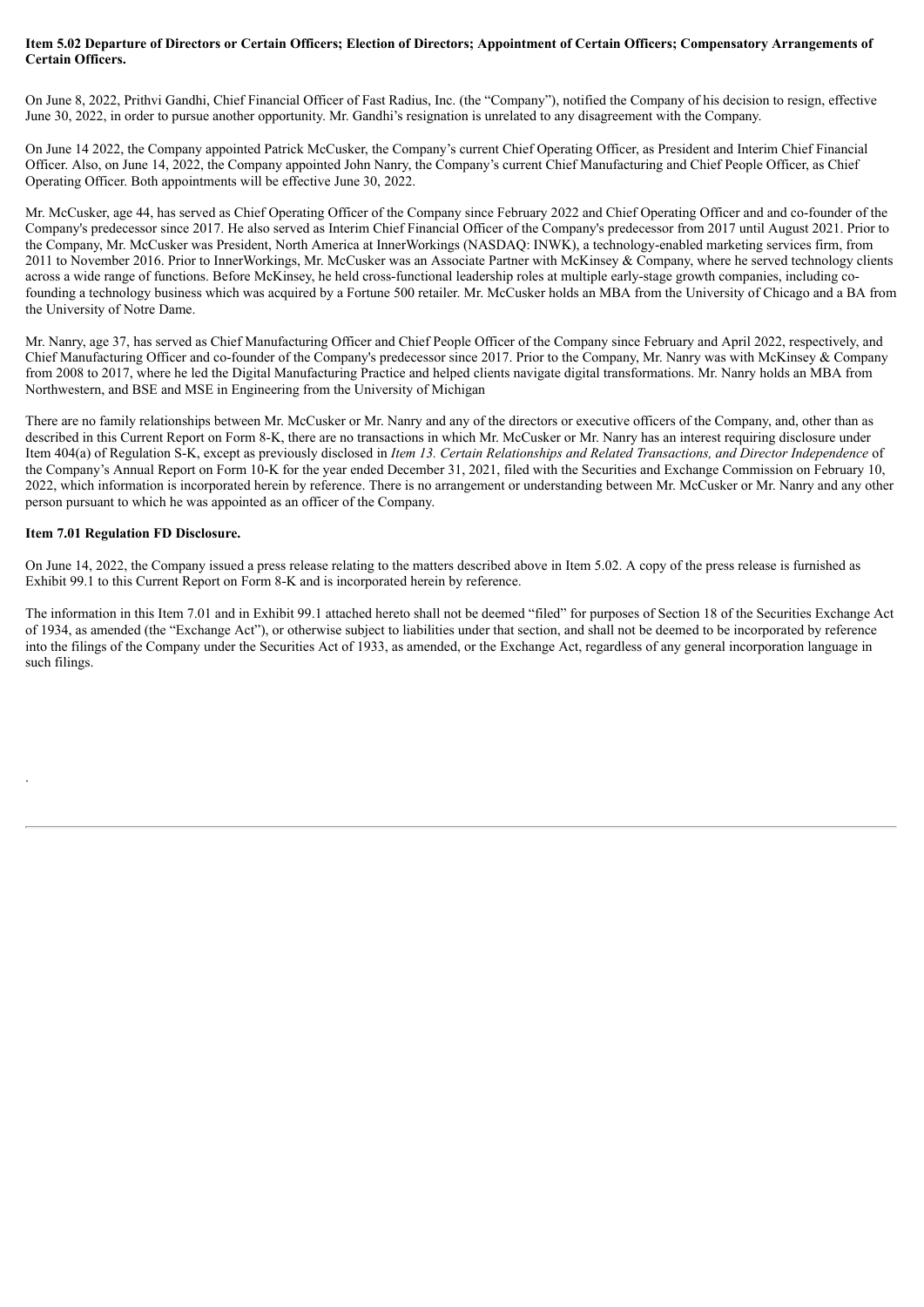#### **Item 9.01 Financial Statements and Exhibits**

#### **(d) Exhibits.**

Exhibit No. Description 99.1 **Press [Release](#page-4-0) dated June 14, 2022** 104 Cover Page Interactive Data File (formatted as Inline XBRL and contained in Exhibit 101).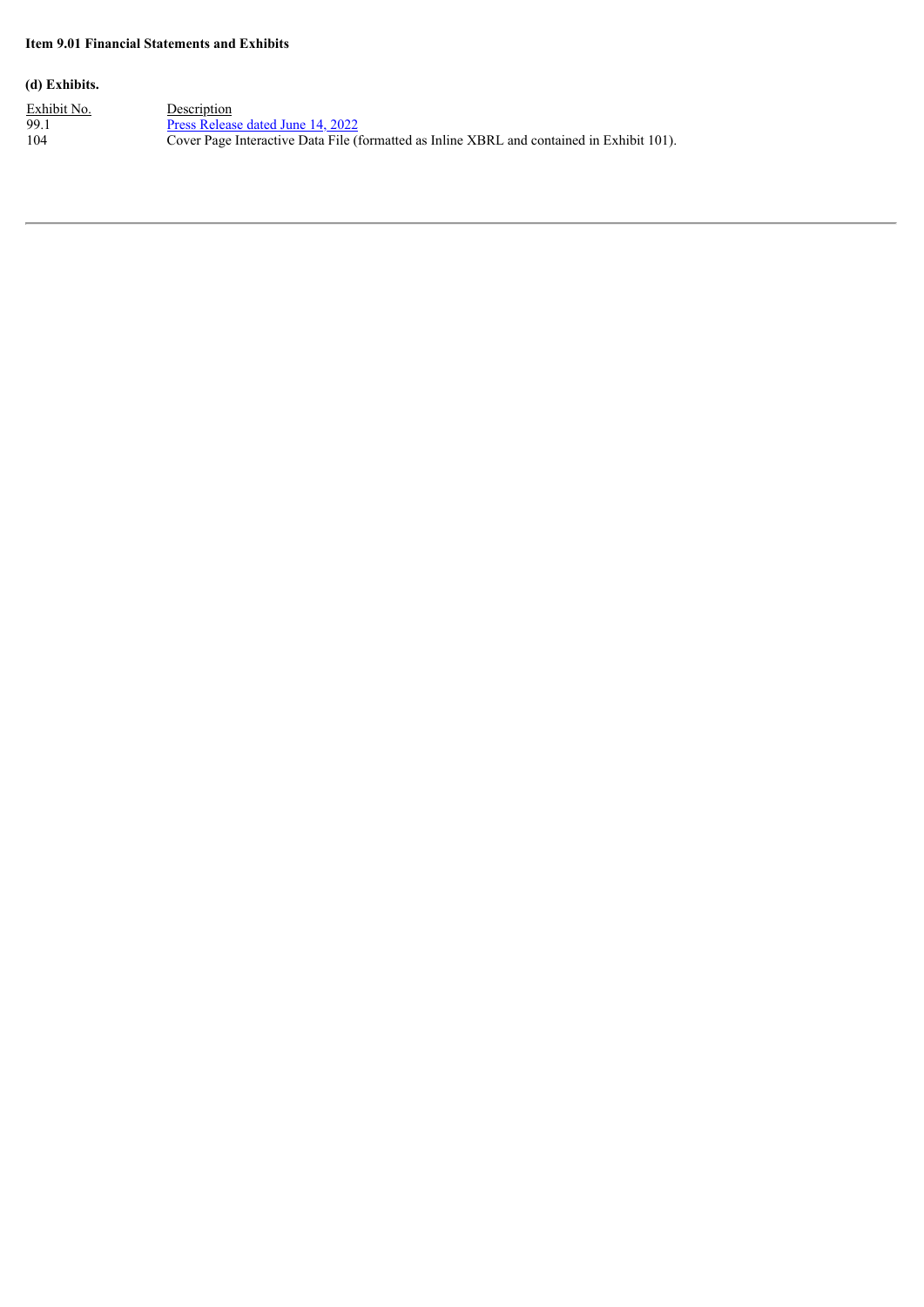#### **SIGNATURES**

Pursuant to the requirements of the Securities Exchange Act of 1934, the registrant has duly caused this report to be signed on its behalf by the undersigned thereunto duly authorized.

Fast Radius, Inc.

Date: June 14, 2022 By: /s/ Prithvi Gandhi

Prithvi Gandhi Chief Financial Officer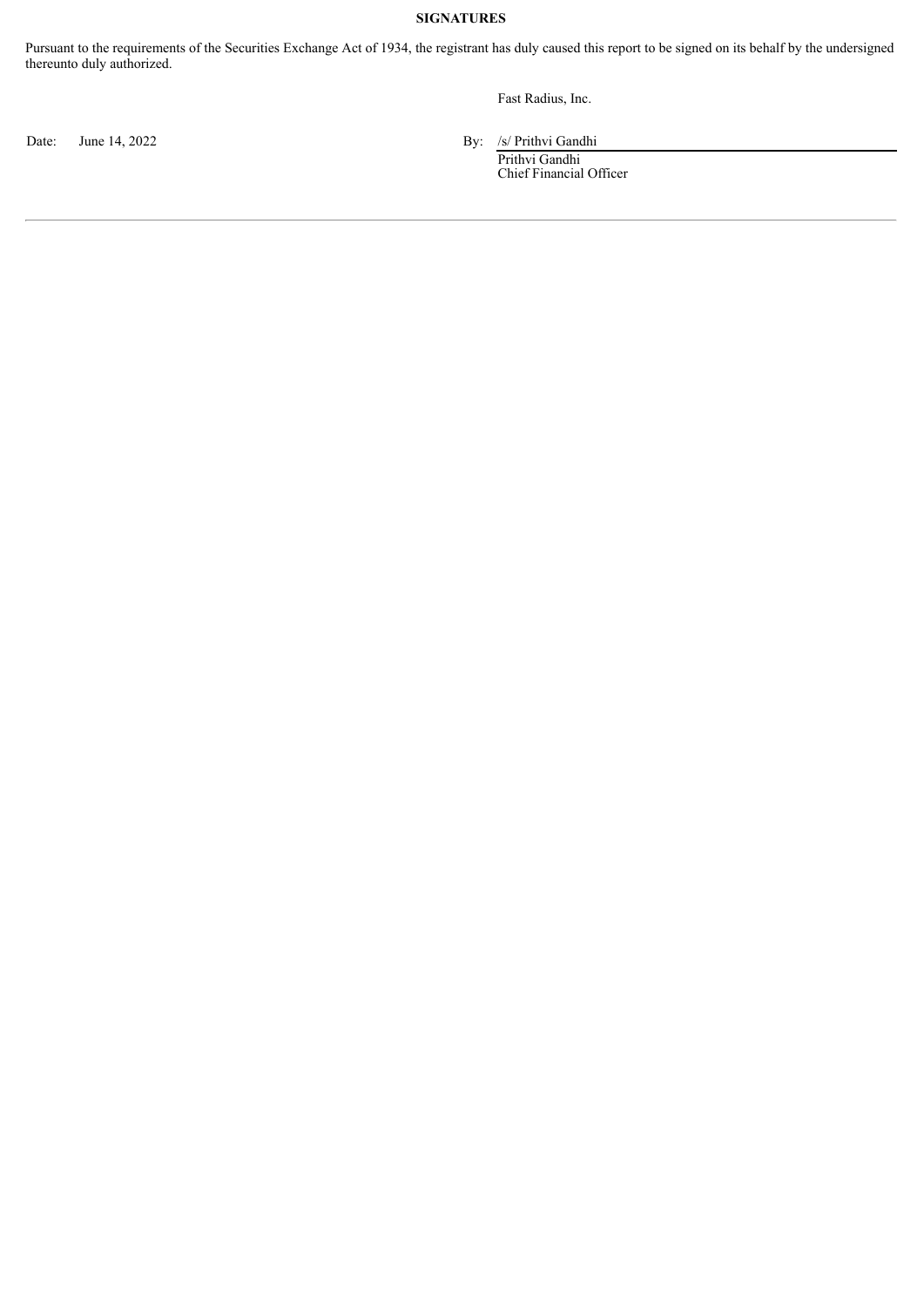### <span id="page-4-0"></span>**Fast Radius Appoints Pat McCusker as President and Interim Chief Financial Officer and John Nanry as Chief Operating Officer**

**CHICAGO — June 14, 2022 —** Fast Radius (Nasdaq: FSRD), a digital manufacturing and supply chain company, today announced the appointment of Pat McCusker as President and Interim Chief Financial Officer and John Nanry as Chief Operating Officer, effective June 30, 2022.

McCusker and Nanry are both co-founders of Fast Radius. Over the past five years, McCusker has been instrumental in Fast Radius' growth, having held leadership roles across commercial execution, financial operations, capital markets engagement, and other functions. McCusker previously served as Interim CFO for Fast Radius from 2017 to August 2021. In this role, he led broad cross-functional teams to prepare for and execute Fast Radius' private financing rounds and entry into the public markets in February 2022. He most recently held the position of Chief Operating Officer.

With deep expertise in manufacturing, engineering, and operations, Nanry has been crucial to the evolution of Fast Radius. He most recently held the position of Chief Manufacturing and People Officer, where he led the development of Fast Radius' manufacturing operations and aligning the company's workforce planning and business strategy. In his new position as Chief Operating Officer, Nanry's role will expand to also include the execution of Fast Radius' operational strategy and processes.

"Pat and John bring distinctive experience and both are poised to lead our company in these new roles," said Lou Rassey, CEO and Co-Founder of Fast Radius. "Pat and John are steadfast in their commitment to Fast Radius. They have evolved with our company, taking on new responsibilities with great stewardship, and dedicated to driving impact for our business, our customers, and our shareholders."

Prior to Fast Radius, McCusker was President, North America at InnerWorkings (Nasdaq: INWK), a technology-enabled marketing services firm. Before that, he was an Associate Partner with McKinsey & Company, where he served technology clients across a wide range of functions. Before McKinsey, McCusker held cross-functional leadership roles at multiple earlystage growth companies. He holds an MBA from the University of Chicago and a BA from the University of Notre Dame.

Prior to Fast Radius, Nanry helped to build and lead the Digital Manufacturing Practice for McKinsey & Company, where he helped clients build and navigate their digital transformations. Nanry holds his MBA from Northwestern, and his BSE and MSE in Engineering from the University of Michigan.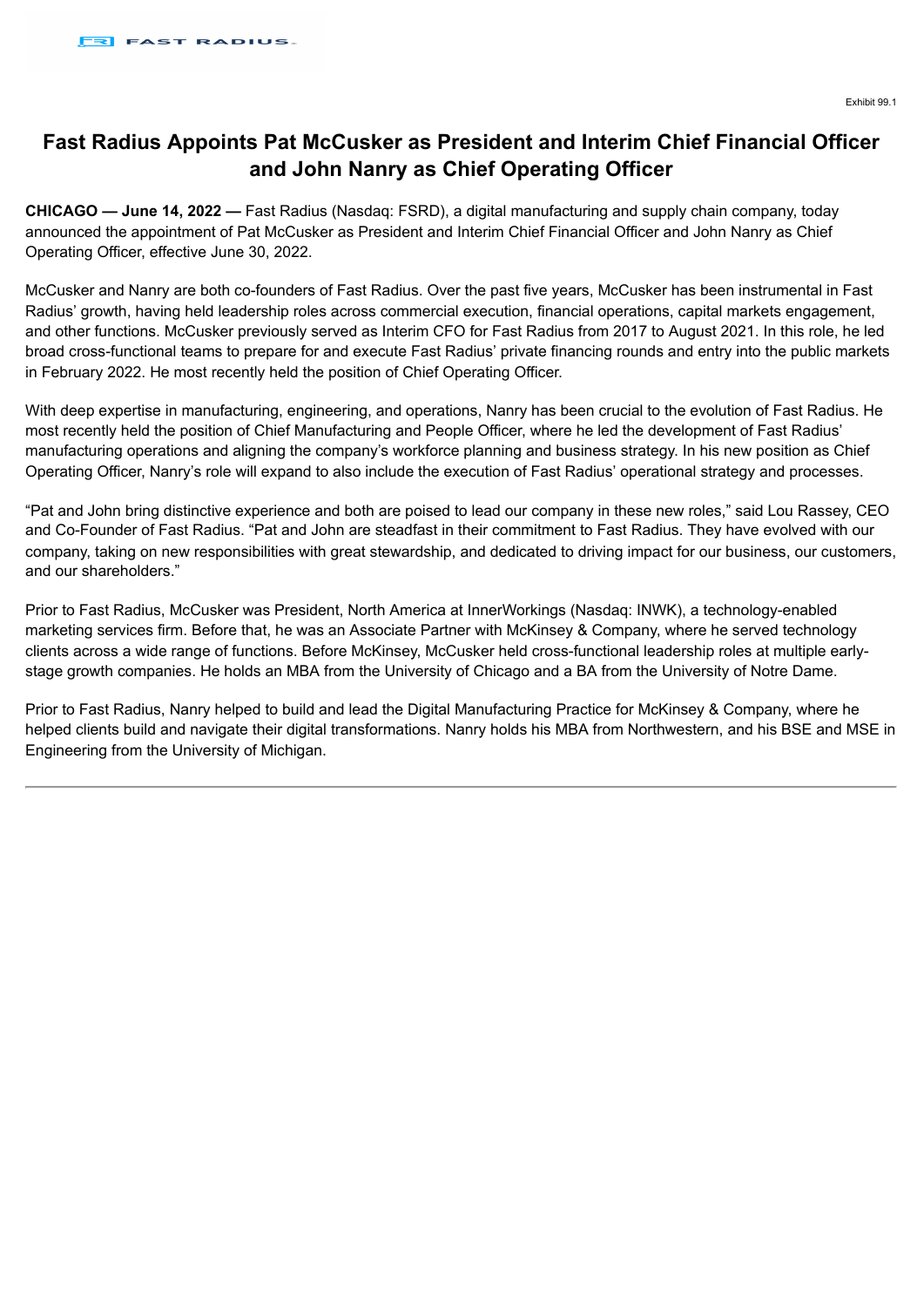McCusker replaces Prithvi Gandhi who resigned as Chief Financial Officer, effective June 30, 2022. On the departure of Gandhi, Rassey said, "Prith helped lead and navigate Fast Radius' go-public process, while building out a strong team and finance function. I am grateful for his contributions. Everyone at Fast Radius wishes Prith great success in his next chapter."

#### **ABOUT FAST RADIUS**

Fast Radius, Inc. is a leading cloud manufacturing and digital supply chain company. The Fast Radius Cloud Manufacturing Platform™ provides software applications and manufacturing solutions that help engineers design, make, and fulfill commercialgrade parts, when and where they are needed. This enables companies to manufacture and ship parts easily, flexibly, and sustainably. Founded in 2017, Fast Radius, Inc. is headquartered in Chicago with offices in Atlanta, Louisville, and Singapore, and microfactories in Chicago and at the UPS Worldport facility in Louisville, KY. To learn more about Fast Radius and how its digital manufacturing capabilities are helping companies, please visit Fast Radius or connect with us on LinkedIn or Twitter.

#### **CAUTIONARY STATEMENT REGARDING FORWARD-LOOKING STATEMENTS**

This press release contains certain forward-looking statements within the meaning of the federal securities laws. These forwardlooking statements generally are identified by the words "believe." "project." "expect." "anticipate." "estimate." "intend." "strategy." "future," "scales," "representative of," "valuation," "opportunity," "plan," "may," "should," "will," "would," "will be," "will continue," "will likely result," and similar expressions. Forward-looking statements are predictions, projections and other statements about future events that are based on current expectations and assumptions and, as a result, are subject to risks and uncertainties. Many factors could cause actual future events to differ materially from the forward-looking statements in this press release, including but not limited to: (i) the risk that Fast Radius is unable to obtain additional funding on terms that are acceptable to Fast Radius or at all; (ii) the outcome of any legal proceedings that may be instituted against Fast Radius, including following the consummation of the business combination with ECP Environmental Growth Opportunities Corp. (the "Transaction"), (iii) the ability to maintain the listing of Fast Radius' securities on a national securities exchange, (iv) changes in the competitive industries in which Fast Radius operates, variations in operating performance across competitors, changes in laws and regulations affecting Fast Radius' business and changes in the combined capital structure, (v) the ability to implement business plans, forecasts, and other expectations after the completion of the Transaction, and the ability to identify and realize additional opportunities, (vi) risks related to the uncertainty of Fast Radius' projected financial information, (vii) risks related to Fast Radius' potential inability to become profitable and generate cash, (viii) current and future conditions in the global economy, including as a result of the impact of the COVID-19 pandemic or the armed conflict between Russia and Ukraine, (ix) the risk that demand for Fast Radius' cloud manufacturing technology does not grow as expected, (x) the ability of Fast Radius to